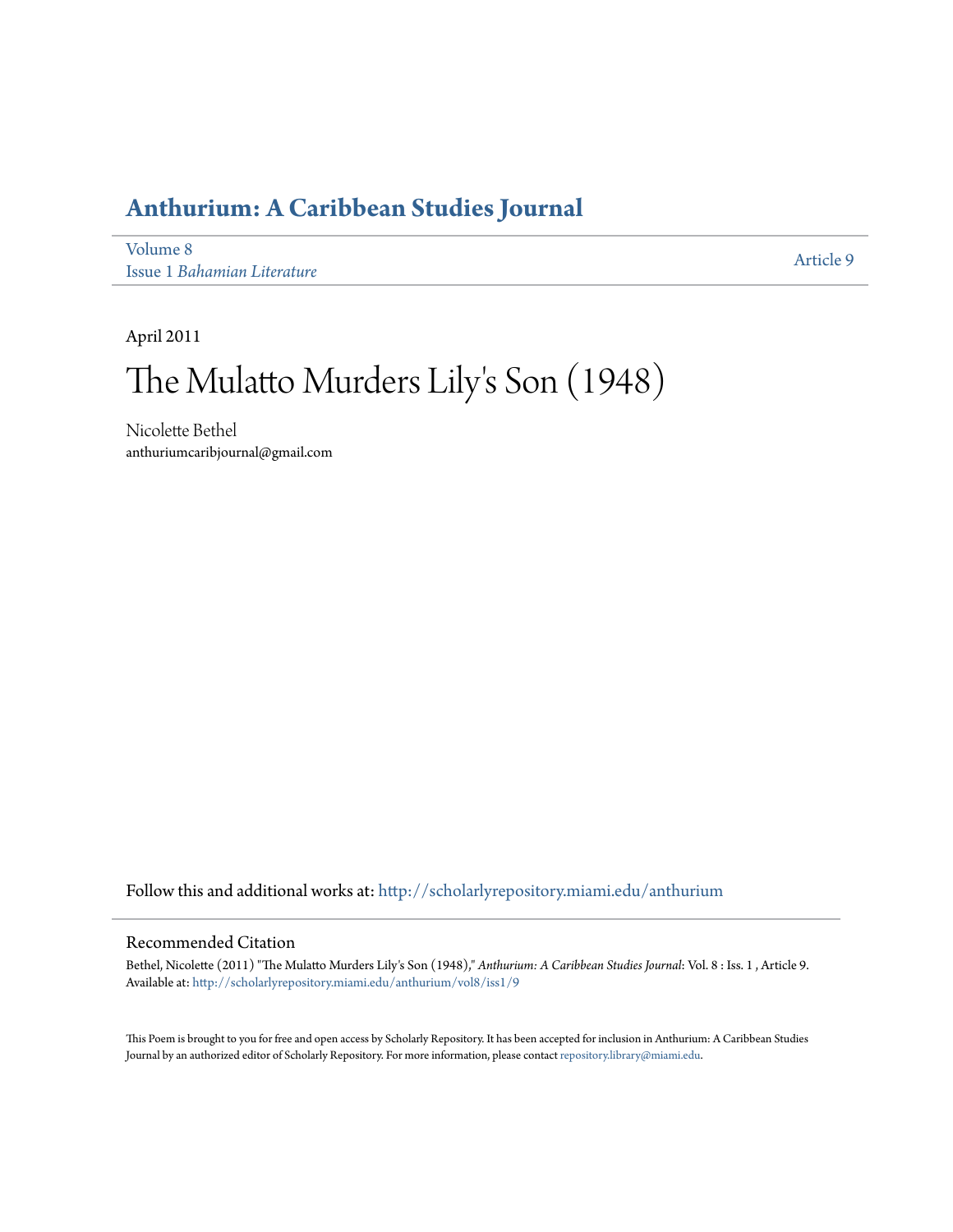#### **The Mulatto Murders Lily's Son (1948)**

### *1. Irvin goes to calm a raging friend*

Irvin's fishmeat skin gleamed white despite the dark, despite the shot that hung the blackout curtains on his world. His blood unmade the rage of Bert Molina, black enough to blot the whiteness Irvin carried like a flag.

The gunstock bruised Bert's collarbone. The bullet burned the air the way rage burned that space between his lungs where no-one held his heart. The blood wrapped Irvin's brightskin in the night.

#### *2. Bert's buddies wake Mark from sleep*

Glasspecking woke Mark, a knockback in his rucksack, home from war and far too drunk to wonder why no skullmask hid the lightbulb, why no laughter slipped from Irvin as Mark laid his head to sleep*.* 

> *Bert shot Irvin kikikik a bullet in the belly*

Mark drank to lose his soldiername, bid snores expel his memory, sought sleep untroubled by the dead.

> *kikik and Irvin died kik jacksacked in a backseat kikik fingers black with blood*

#### *3. Mark tells Lily*

The news stole Lily's spit. She couldn't cry. She couldn't turn. She looked at drunken Mark for two and counted only one. Her mind said, *Oh my Jesus*, but her heart said, *Oh my son*. She didn't hear her children or the sirens or the men who carried Bert away.